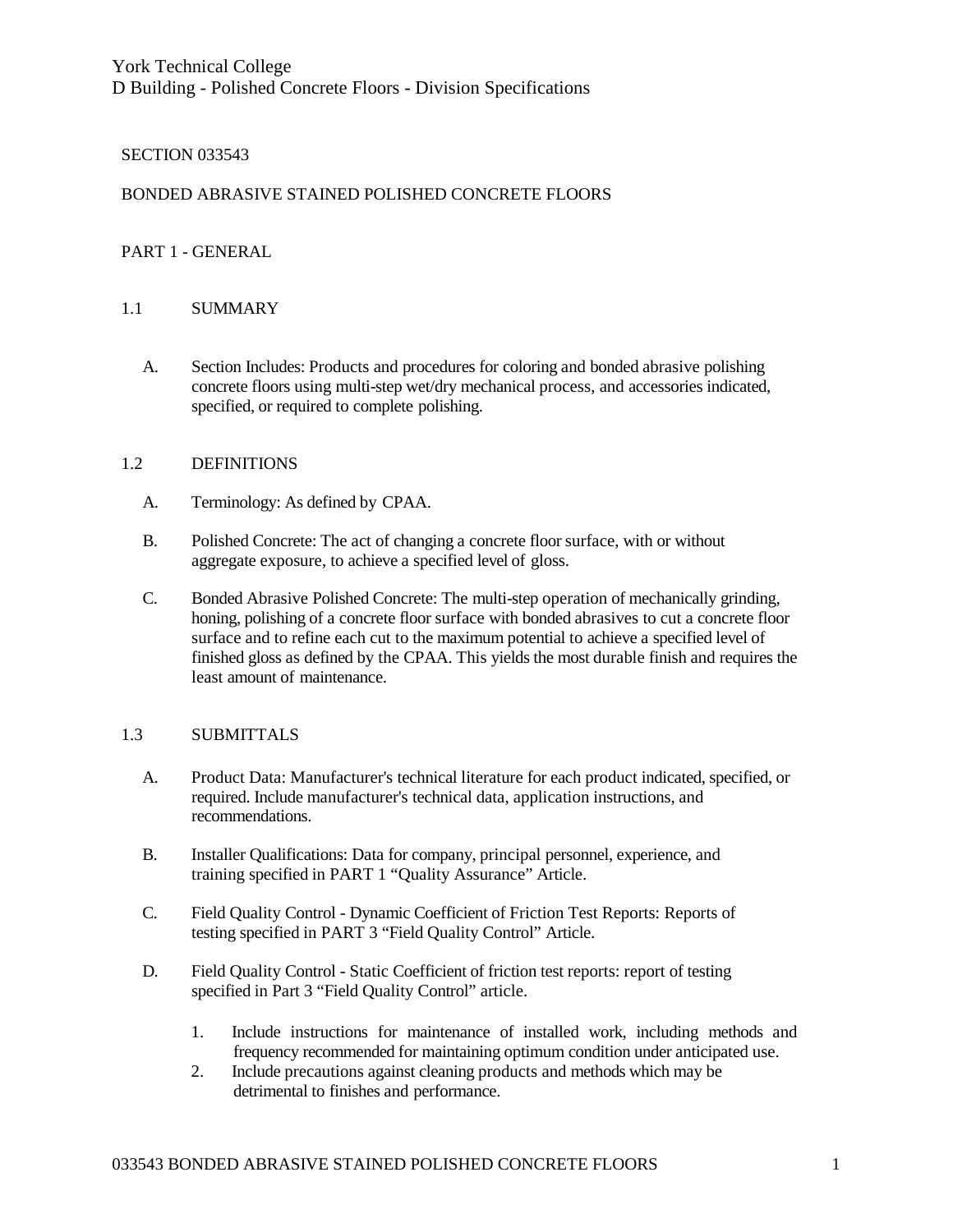## 1.4 QUALITY ASSURANCE

- A. Polisher Qualifications:
	- 1. Experience: Company experienced in performing specified work similar in design, products, and extent to scope of this Project; with a record of successful in-service performance; and with sufficient production capability, facilities, and personnel to produce specified work.
	- 2. Supervision: Maintain competent supervisor who is at Project during times specified work is in progress, and is currently certified as Craftsman - Level I or higher by CPAA.
	- 3. Manufacturer Qualification: Approved by manufacturer to apply liquid applied products.
- B. Walkway Auditor: Certified by CPAA or NFSI to test bonded abrasive polished concrete floors for dynamic and static coefficient of friction according to ANSI B101.1 and B101.3.
- C. Coefficient of Friction: Achieve following coefficient of friction by field quality control testing in accordance to the following standards:
	- 1. 1. ANSI B101.1 Static Coefficient of Friction Achieve a minimum of .42 for level floor surfaces.
	- 2. 2. ANSI B101.3 Dynamic Coefficient of Friction Achieve a minimum of .35 for level floor surfaces.
- D. Field Mock-up: Before performing work of this Section, provide field mock- up to verify selections made under submittals and to demonstrate aesthetic effects of polishing. Approval does not constitute approval of deviations from Contract Documents, unless Owner specifically approves deviations in writing.
	- 1. Mock-up shall be representative of work to be expected.
	- 2. Perform grinding, honing, and polishing work as scheduled for Project using same personnel as will perform work for Project.
	- 3. Approval is for following aesthetic qualities:
		- a. Compliance with approved submittals.
		- b. Compliance with specified aggregate exposure.
		- c. Compliance with specified finished gloss level.
		- d. Compliance with specified color.
	- 4. Obtain Owner's approval before starting work on Project.
- E. Pre-Installation Conference: Prior to areas scheduled for polishing, conduct conference at Project.
	- 1. Required Attendees:
		- a. Owner.
		- b. Concrete polisher, including supervisor.
		- c. Technical representative of liquid applied product manufacturers.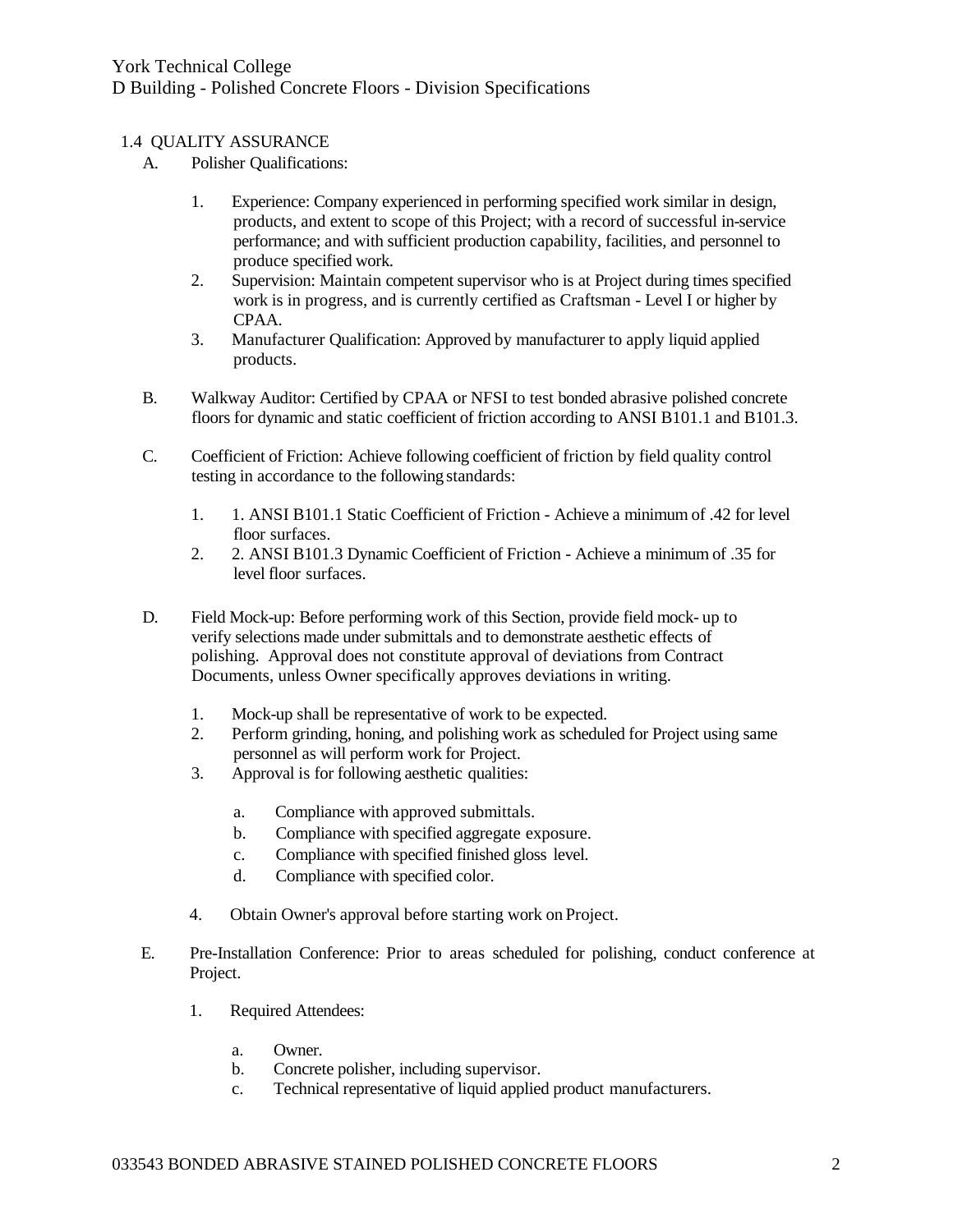- 2. Minimum Agenda: Polisher shall demonstrate understanding of work required by reviewing and discussing procedures for, but not limited to, following:
	- a. Tour field mock-up and representative areas of required work, discuss and evaluate for compliance with Contract Documents, including substrate conditions, surface preparations, sequence of procedures, and other preparatory work performed by other installers.
	- b. Review Contract Document requirements.
	- c. Review approved submittals and field mock-up.
	- d. Review procedures, including, but not limited to:
		- 1) Details of each step of grinding, honing, and polishing operations.
			- a) Application of color.
			- b) Application of liquid applied products.
			- c) Protecting polished concrete floors after polishing work is complete.

#### 1.5 FIELD CONDITIONS

1. Environmental Limitations: Comply with manufacturer's written instructions for substrate temperature, ambient temperature, moisture, ventilation, and other conditions affecting liquid applied product application.

### PART 2 - PRODUCTS

#### 2.1 LIQUID APPLIED PRODUCTS

- 1. Liquid Densifier: An Aqueous solution of Silicon Dioxide dissolved in one of the following Hydroxides that penetrates into the concrete surface and reacts with the Calcium Hydroxide to provide a permanent chemical reaction that hardens and densifies the wear surface of the cementitious portion of the concrete. All of the following have the same chemistry varying only by the alkali used for solubility of the Silcone Dioxide.
- 2. Water-based silicate solution that penetrates concrete and reacts with calcium hydroxide to lock in color particles.
- 3. E. Sealer Impregnating Stain Protection: Non film forming stain and food resistant penetrating sealer designed to be applied to densified and polished concrete which meets the requirements of OSHA for slip resistance as tested by ASTM D 2047 and stain resistance of ASTM D 1308.

#### 2.2 ACCESSORIES

1. Repair Material: A product that is designed to repair cracks and surface imperfections. The specified material must have sufficient bonding capabilities to adhere after the polishing to the concrete surface and provide abrasion resistance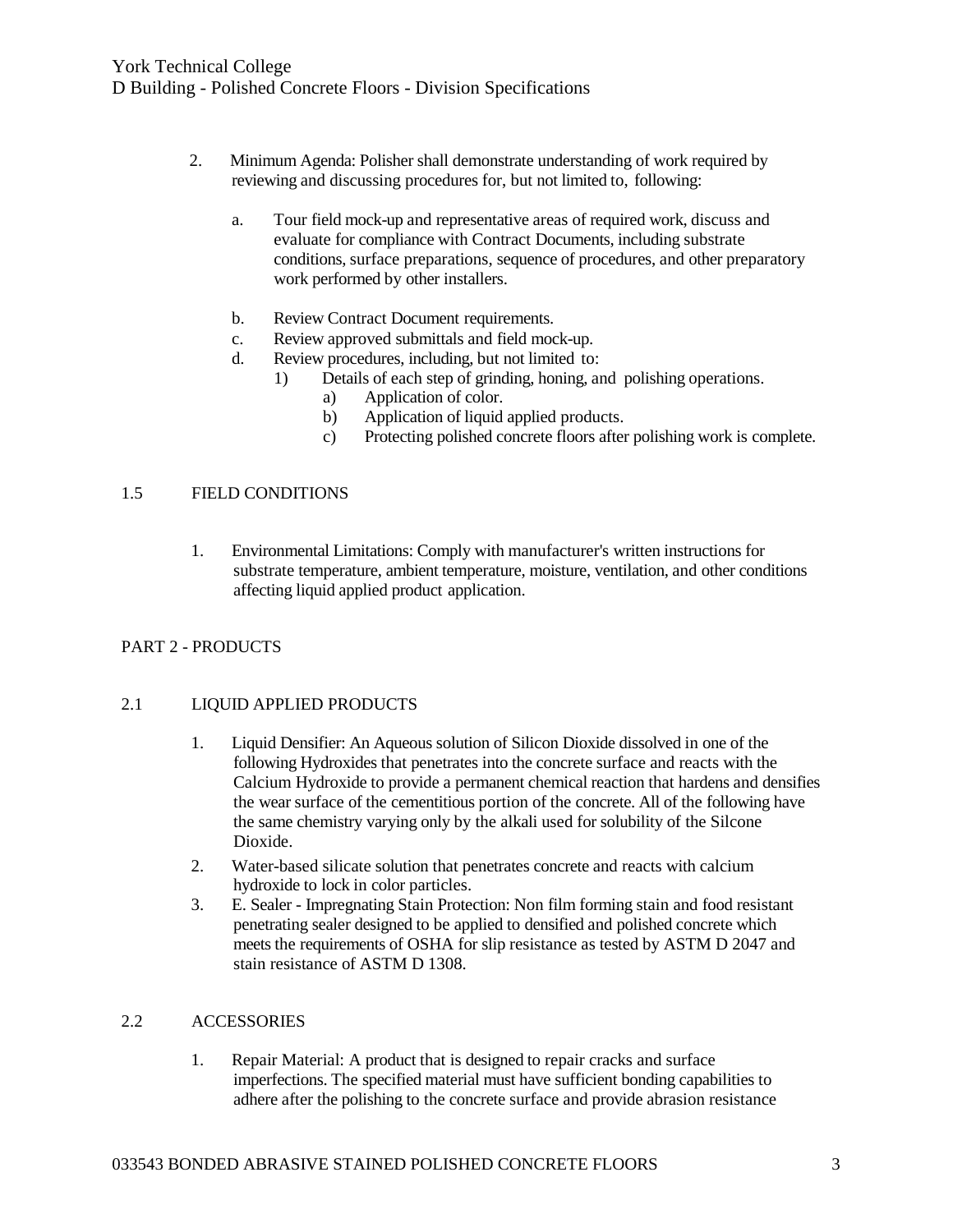# York Technical College D Building - Polished Concrete Floors - Division Specifications

equal to or greater than the surrounding concrete substrate.

- 2. Grout Material: A thin mortar used for filling spaces. Acceptable products shall be:
	- a. Epoxy, urethane, poluyrea, or polyaspartic resins.
	- b. Latex or acrylic binders mixed with cement dust from previous grinding steps.
	- c. Silicate binders mixed with cement dust from previous grinding steps.
- 3. Protective Cover: Non-woven, puncture and tear resistant, polypropylene fibers laminated with a multi-ply, textured membrane, not less than 18 mils in thickness.

### 2.3 POLISHING EQUIPMENT

- 1. Field Grinding and Polishing Equipment:
	- a. A multiple head, counter rotating, walk behind or ride on machine, of various size and weights, with diamond tooling affixed to the head for the purpose of grinding concrete. Excludes janitorial maintenance equipment.
	- b. If dry grinding, honing, or polishing, use dust extraction equipment with flow rate suitable for dust generated, with squeegee attachments.
	- c. If wet grinding, honing, or polishing, use slurry extraction equipment suitable for slurry removal and containment prior to proper disposal.
- 2. Edge Grinding and Polishing Equipment: Hand-held or walk-behind machines which produces same results, without noticeable differences, as field grinding and polishing equipment.
- 3. Burnishing Equipment: High speed walk-behind or ride-on machines capable of generating 1000 to 2000 revolutions per minute and with sufficient head pressure of not less than 20 pounds to raise floor temperature by 20 degrees F.
- 4. Diamond Tooling: Abrasive tools that contain industrial grade diamonds within a bonded matrix (such as metallic, resinous, ceramic, etc) that are attached to rotating heads to refine the concrete substrate.
	- a. Bonded Abrasive: Abrasive medium that is held within a bonding that erodes away to expose new abrasive medium as it is used.
	- b. Metal Bond Tooling: Diamond tooling that contains industrial grade diamonds with a metallic bonded matrix that is attached to rotating heads to refine the concrete substrate. These tools are available in levels of soft, medium, and hard metallic matrices that are matched with contrasting concrete substrates (i.e. hard matrix/soft concrete, medium matrix/medium concrete, soft matrix/hard concrete) and are typically used in the grinding and early honing stages of the polishing process.
	- c. Resin Bond Tooling: Diamond tooling that contains industrial grade diamonds within a resinous bonded matrix (poly-phenolic, ester-phenolic, thermoplasticphenolic) that is attached to rotating heads to refine the concrete substrate. Resin bond tooling does not have the soft/medium/hard characteristics of metal bond tooling and are typically used for the later honing and polishing stages of the polishing process.
	- d. Hybrid Tooling: Diamond tooling that combines metal bond and resin bond that has the characteristics of both types of tooling. These types of tools are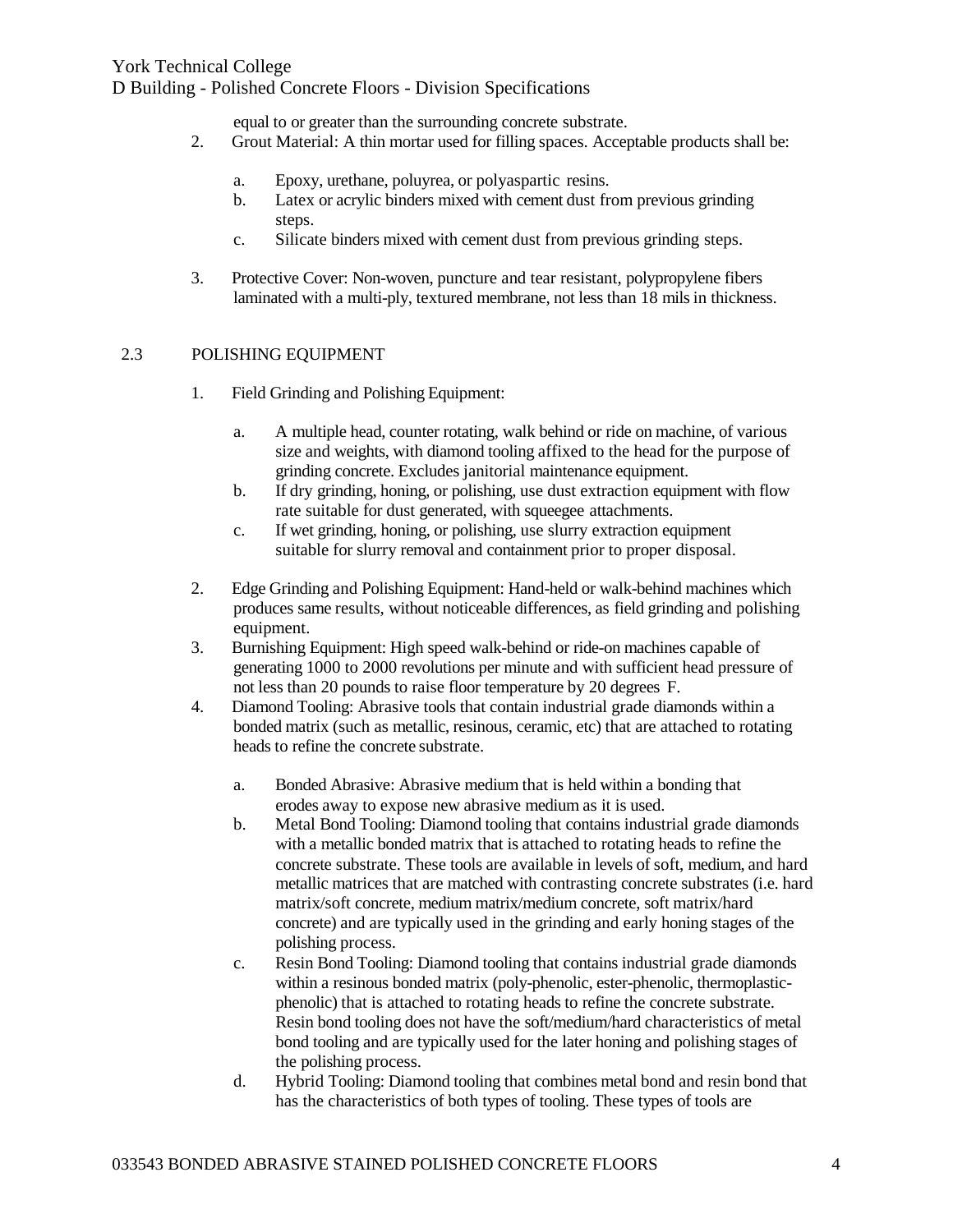typically used as either transitional tooling from metal bond tools to resin bond tools or as a first cut tool on smooth concrete surfaces.

- e. Transitional Tooling: Diamond tooling that is used to refine the scratch pattern of metal bond tooling prior to the application of resin bond tooling in an effort to extend the life of resin bond tooling and to create a better foundation for the polishing process.
- f. Abrasive Pad: An abrasive pad, resembling a typical floor maintenance burnishing pad, that has the capability of refining the concrete surface on a microscopic level that may or may not contain industrial grade diamonds. These pads are typically used for the maintenance and/or restoration of previously installed polished concrete flooring.

## PART 3 - EXECUTION

### 3.1 EXAMINATION

1. Acceptance of Surfaces and Conditions:

Examine substrates to be polished for compliance with requirements and other conditions affecting performance.

- 2. Proceed only when unsatisfactory conditions have been corrected in a manner complying with Contract Documents.
- 3. Starting work within a particular area will be construed as acceptance of surface conditions.

### 3.2 PREPARATION

- 1. Cleaning Concrete Surfaces:
	- a. Prepare and clean concrete surfaces.
	- b. Provide sound concrete surfaces free of laitance, glaze, efflorescence, curing compounds, form-release agents, dust, dirt, grease, oil, paint splatter, and other contaminants incompatible with liquid applied products and polishing.
- 2. Cleaning Metal Coverings in Floor:
	- a. Clean (remove paint and other substances) all metal floor coverings and repaint with industrial paint – Color to be selected by Owner.

### 3.3 VAPOR TESTING CONCRETE FLOORS

- 1. Alkalinity:
	- a. Test Method: Measure pH according to method indicated in ASTM F 710.
	- b. Acceptable Results: pH between 8 and 10.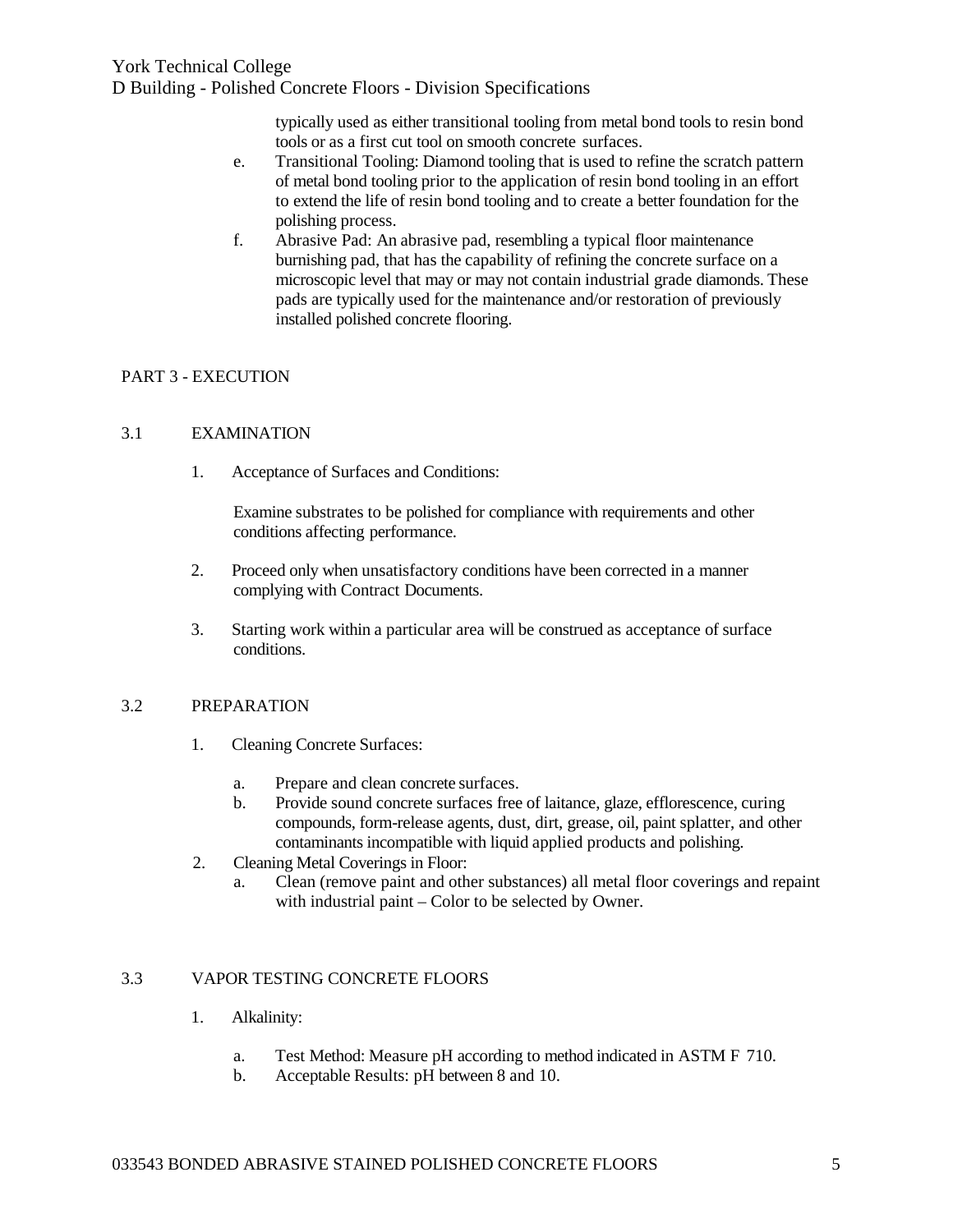- 2. Moisture Vapor Transmission Rate:
	- a. Test Method: Perform anhydrous calcium chloride test according to ASTM F 1869.
	- b. Acceptable Results: Not more than 5 pounds per 1000 square feet in 24 hours.
- 3. Relative Humidity:
	- a. Test Method: Perform relative humidity test using in situ probes according to ASTM F 2170.
	- b. Acceptable Results: Not more than 75 percent.

### 3.4 COLORING CONCRETE FLOORS

- 1. Dye or Pigmented Micro Stain Application:
	- a. Apply solution by methods and techniques required by manufacturer to produce finish matching approved field mock-ups.
	- b. Maintain wet edge, working newly applied solution into edges of adjacent wet edges of previously treated surfaces.
	- c. Maintain consistent saturation throughout application.
	- d. Avoid splashing, dripping, or puddling of solution on adjacent substrates.
	- e. When color matches approved mock-ups, neutralize as required by manufacturer.

### 3.5 POLISHING CONCRETE FLOORS

- 1. Perform all polishing procedures to ensure a consistent appearance from wall to wall.
- 2. Initial Grinding:
	- a. Use grinding equipment with metal or semi-metal bonded tooling.
	- b. Begin grinding in one direction using sufficient size equipment and diamond tooling to meet specified aggregate exposure class.
	- c. Make sequential passes with each pass perpendicular to previous pass using finer grit tool with each pass, up to 100 grit metal bonded tooling.
	- d. Achieve maximum refinement with each pass before proceeding to finer grit tools.
	- e. Clean floor thoroughly after each pass using dust extraction equipment properly fitted with squeegee attachment or walk behind auto scrubber suitable to remove all visible loose debris and dust.
	- f. Continue grinding until aggregate exposure matches approved field mock- ups.
- 3. Treating Surface Imperfections:
	- a. Mix patching compound or grout material with dust created by grinding operations, manufacturer's tint, or sand to match color of adjacent concrete surfaces.
	- b. Fill surface imperfections including, but not limited to, holes, surface damage, small and micro cracks, air holes, pop-outs, and voids with grout to eliminate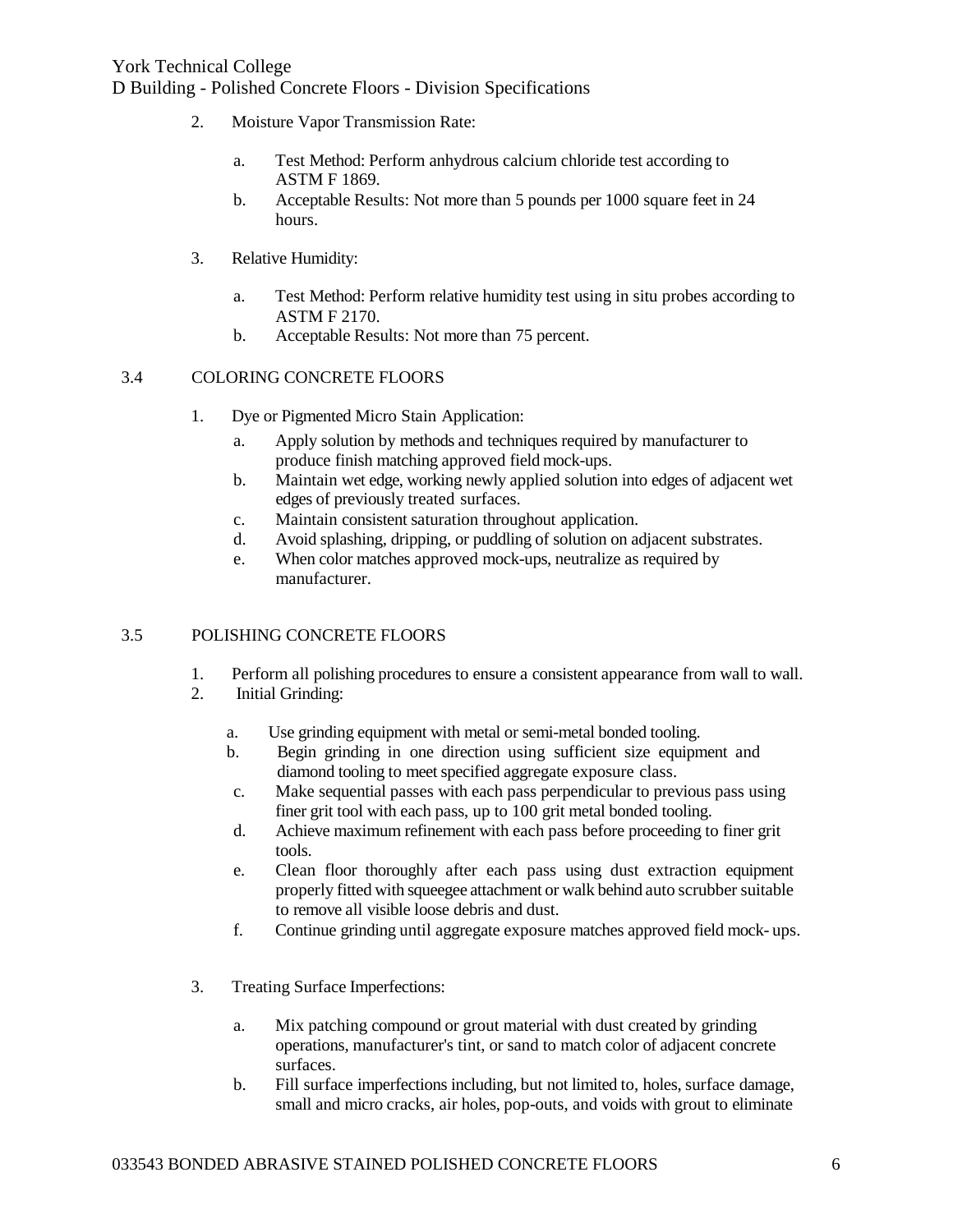micro pitting in finished work.

- c. Work compound and treatment until color differences between concrete surface and filled surface imperfections are not reasonably noticeable when viewed from 10 feet away under lighting conditions that will be present after construction.
- 4. Liquid Densifier Application: Apply undiluted to point of rejection, remove excess liquid, and allow curing according to manufacturer's instructions.
- 5. Grout Grinding:
	- a. Use grinding equipment and appropriate grit and bond diamond tooling.
	- b. Apply grout, forced into the pore structure of the concrete substrate, to fill surface imperfections.
	- c. Clean floor thoroughly after each pass using dust extraction equipment properly fitted with squeegee attachment or walk behind auto scrubber suitable to remove all visible loose debris and dust.
- 6. Honing:
	- a. Use grinding equipment with hybrid or resin bonded tooling.
	- b. Hone concrete in one direction starting with a 100 grit tooling and make as many sequential passes as required to remove scratches, each pass perpendicular to previous pass, up to 400 grit tooling reaching maximum refinement with each pass before proceeding to finer grit tooling.
	- c. Clean floor thoroughly after each pass using dust extraction equipment properly fitted with squeegee attachment or walk behind auto scrubber suitable to remove all visible loose debris and dust.
- 7. G. Polishing:
	- a. Use polishing equipment with resin-bonded tooling.
	- b. Begin polishing in one direction starting with 800 grit tooling.
	- c. Make sequential passes with each pass perpendicular to previous pass using finer grit tooling with each pass until the specified level of gloss has been achieved.
	- d. Achieve maximum refinement with each pass before proceeding to finer grit pads.
	- e. Clean floor thoroughly after each pass using dust extraction equipment properly fitted with squeegee attachment or walk behind auto scrubber suitable to remove all visible loose debris and dust.
	- f. Stain Protection: Uniformly apply and remove excessive liquid according to manufacturer's instructions. Final film thickness should be less than .05 mils after cure.
	- g. Final Polish: Using burnishing equipment and finest grit abrasive pads, burnish to uniform reflective sheen matching approved field mock-up.
- 8. H. Final Polished Concrete Floor Finish:
	- a. Aggregate Exposure Class B Fine / Sand Aggregate Finish: Remove not more than 1/16 inch of concrete surface by grinding and polishing resulting in